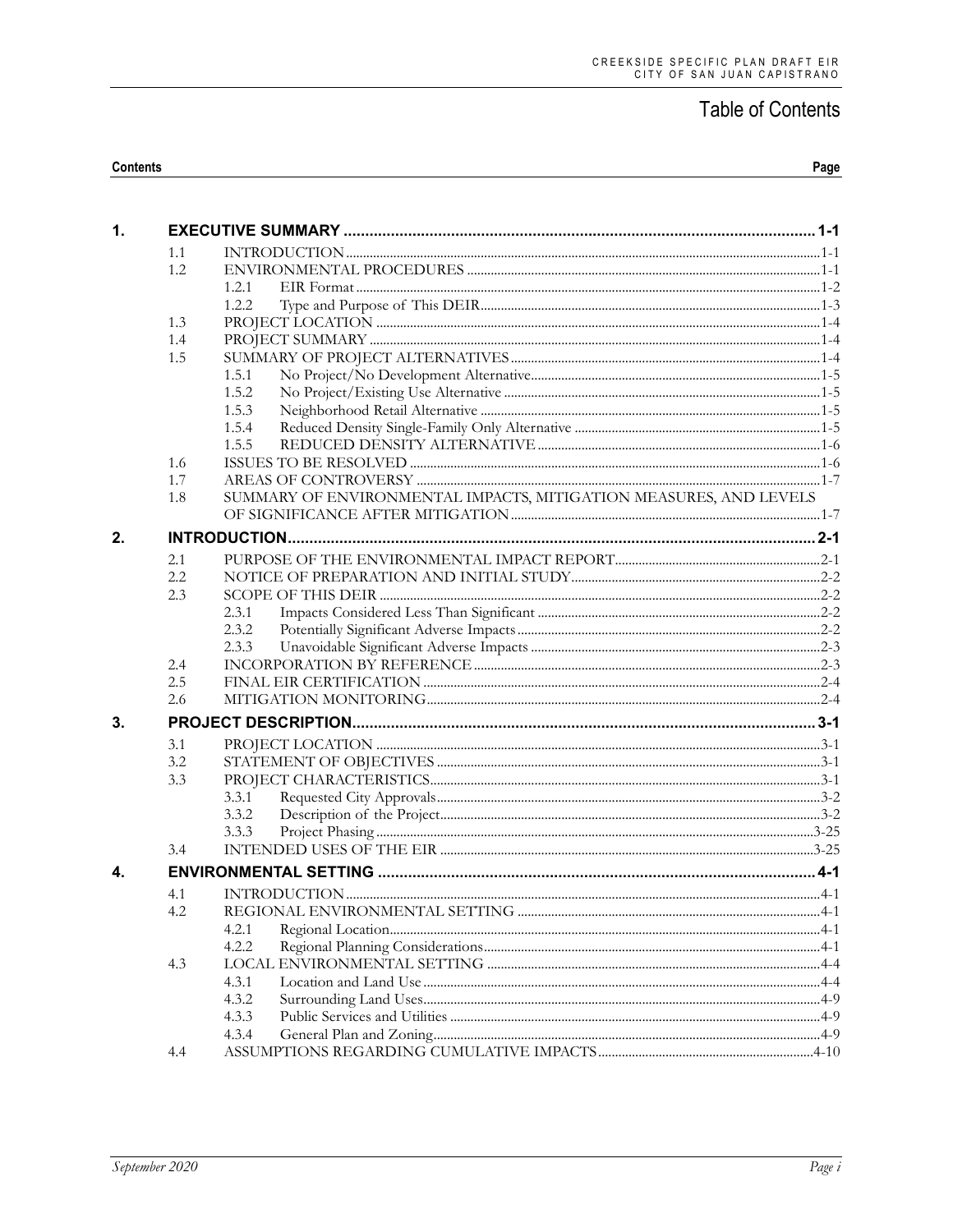#### **Contents**

| 5. |     |       |  |
|----|-----|-------|--|
|    | 5.1 |       |  |
|    |     | 5.1.1 |  |
|    |     | 5.1.2 |  |
|    |     | 5.1.3 |  |
|    |     | 5.1.4 |  |
|    |     | 5.1.5 |  |
|    |     | 5.1.6 |  |
|    |     | 5.1.7 |  |
|    |     | 5.1.8 |  |
|    |     | 5.1.9 |  |
|    | 5.2 |       |  |
|    |     | 5.2.1 |  |
|    |     | 5.2.2 |  |
|    |     | 5.2.3 |  |
|    |     | 5.2.4 |  |
|    |     | 5.2.5 |  |
|    |     | 5.2.6 |  |
|    |     | 5.2.7 |  |
|    |     | 5.2.8 |  |
|    |     | 5.2.9 |  |
|    | 5.3 |       |  |
|    |     | 5.3.1 |  |
|    |     | 5.3.2 |  |
|    |     | 5.3.3 |  |
|    |     | 5.3.4 |  |
|    |     | 5.3.5 |  |
|    |     | 5.3.6 |  |
|    |     | 5.3.7 |  |
|    |     | 5.3.8 |  |
|    |     | 5.3.9 |  |
|    | 5.4 |       |  |
|    |     | 5.4.1 |  |
|    |     | 5.4.2 |  |
|    |     | 5.4.3 |  |
|    |     | 5.4.4 |  |
|    |     | 5.4.5 |  |
|    |     | 5.4.6 |  |
|    |     | 5.4.7 |  |
|    |     | 5.4.8 |  |
|    |     | 5.4.9 |  |
|    | 5.5 |       |  |
|    |     | 5.5.1 |  |
|    |     | 5.5.2 |  |
|    |     | 5.5.3 |  |
|    |     | 5.5.4 |  |
|    |     | 5.5.5 |  |
|    |     | 5.5.6 |  |
|    |     | 5.5.7 |  |
|    |     | 5.5.8 |  |
|    |     | 5.5.9 |  |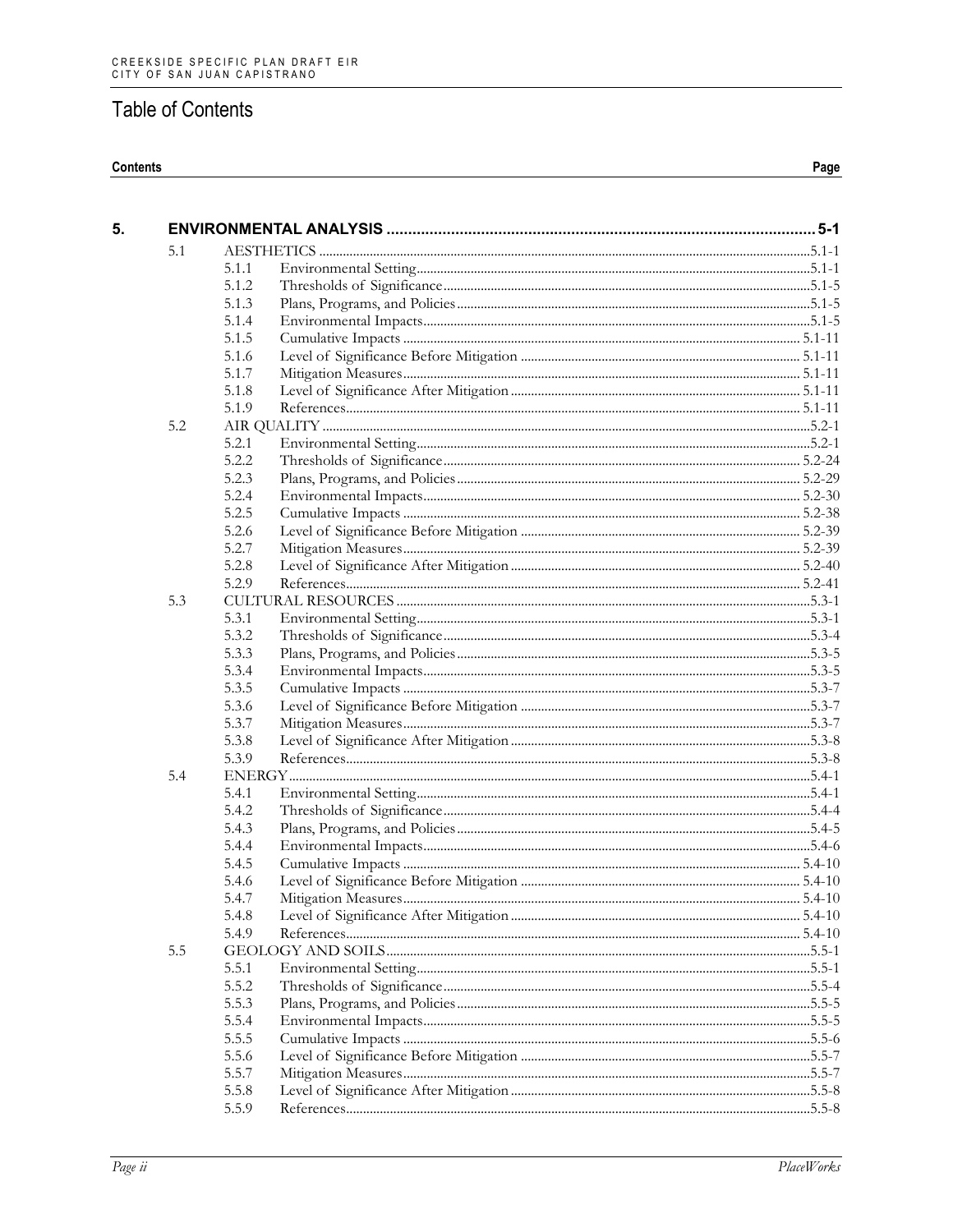| 5.6  |        |            |  |
|------|--------|------------|--|
|      | 5.6.1  |            |  |
|      | 5.6.2  |            |  |
|      | 5.6.3  |            |  |
|      | 5.6.4  |            |  |
|      | 5.6.5  |            |  |
|      | 5.6.6  |            |  |
|      | 5.6.7  |            |  |
|      | 5.6.8  |            |  |
|      | 5.6.9  |            |  |
| 5.7  |        |            |  |
|      | 5.7.1  |            |  |
|      | 5.7.2  |            |  |
|      | 5.7.3  |            |  |
|      | 5.7.4  |            |  |
|      | 5.7.5  |            |  |
|      | 5.7.6  |            |  |
|      | 5.7.7  |            |  |
|      | 5.7.8  |            |  |
|      | 5.7.9  |            |  |
| 5.8  |        |            |  |
|      | 5.8.1  |            |  |
|      | 5.8.2  |            |  |
|      | 5.8.3  |            |  |
|      | 5.8.4  |            |  |
|      | 5.8.5  |            |  |
|      | 5.8.6  |            |  |
|      | 5.8.7  |            |  |
|      | 5.8.8  |            |  |
|      | 5.8.9  |            |  |
| 5.9  |        |            |  |
|      | 5.9.1  |            |  |
|      | 5.9.2  |            |  |
|      | 5.9.3  |            |  |
|      | 5.9.4  |            |  |
|      | 5.9.5  |            |  |
|      | 5.9.6  |            |  |
|      | 5.9.7  |            |  |
|      | 5.9.8  |            |  |
|      | 5.9.9  | References |  |
| 5.10 |        |            |  |
|      | 5.10.1 |            |  |
|      | 5.10.2 |            |  |
|      | 5.10.3 |            |  |
|      | 5.10.4 |            |  |
|      | 5.10.5 |            |  |
|      | 5.10.6 |            |  |
|      | 5.10.7 |            |  |
|      | 5.10.8 |            |  |
|      | 5.10.9 |            |  |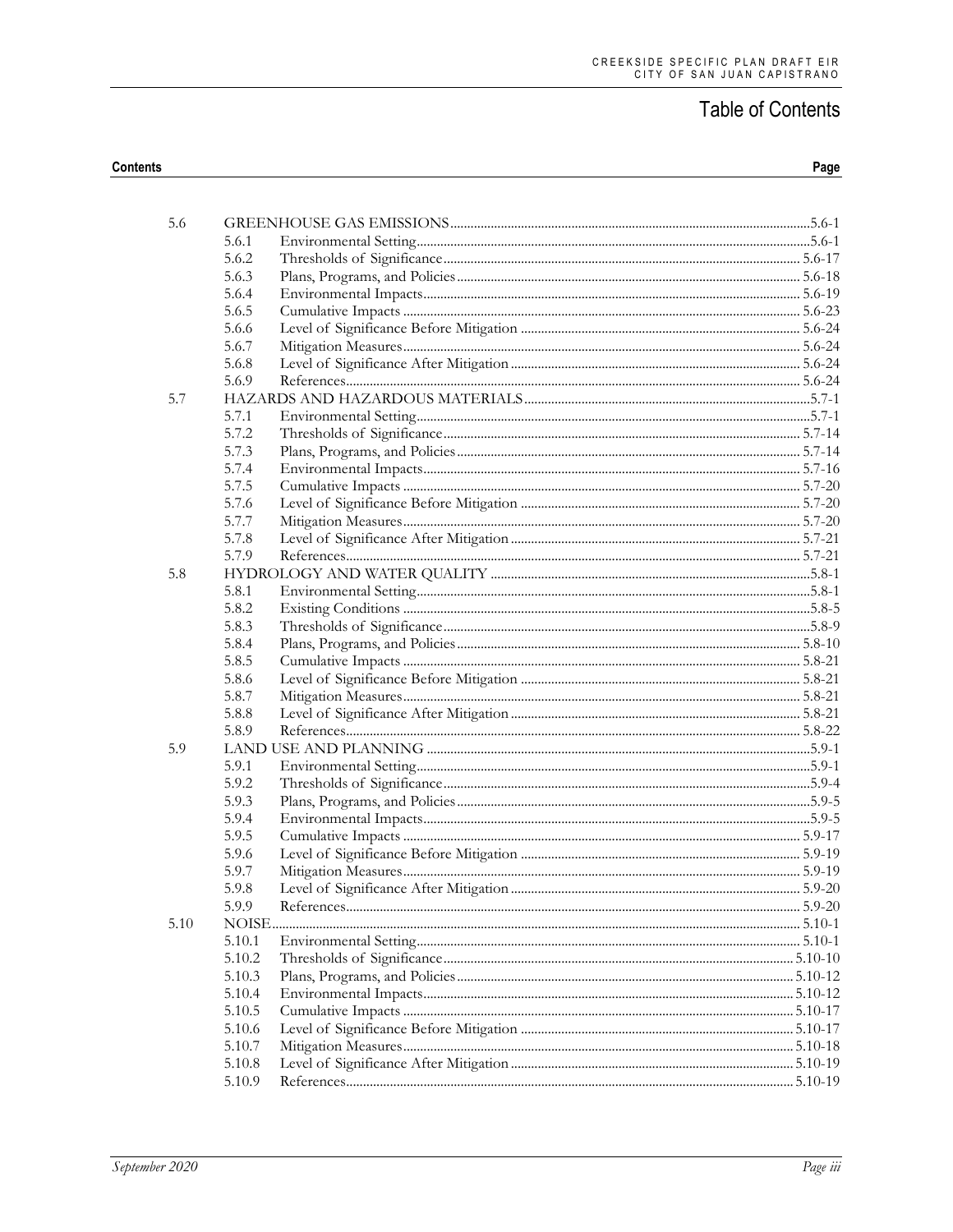#### Contents

| 5.11 |                  |  |
|------|------------------|--|
|      | 5.11.1           |  |
|      | 5.11.2           |  |
|      | 5.11.3           |  |
|      | 5.11.4           |  |
|      | 5.11.5           |  |
|      | 5.11.6           |  |
|      | 5.11.7           |  |
|      | 5.11.8           |  |
|      | 5.11.9           |  |
| 5.12 |                  |  |
|      | 5.12.1           |  |
|      | 5.12.2           |  |
|      | 5.12.3           |  |
|      | 5.12.4           |  |
|      | 5.12.5           |  |
| 5.13 |                  |  |
|      | 5.13.1           |  |
|      | 5.13.2           |  |
|      | 5.13.3           |  |
|      | 5.13.4           |  |
|      | 5.13.5           |  |
|      | 5.13.6           |  |
|      | 5.13.7           |  |
|      | 5.13.8           |  |
|      | 5.13.9           |  |
| 5.14 |                  |  |
|      | 5.14.1           |  |
|      | 5.14.2           |  |
|      | 5.14.3           |  |
|      | 5.14.4           |  |
|      | 5.14.5           |  |
|      | 5.14.6           |  |
|      | 5.14.7           |  |
|      | 5.14.8<br>5.14.9 |  |
| 5.15 |                  |  |
|      | 5.15.1           |  |
|      | 5.15.2           |  |
|      | 5.15.3           |  |
|      | 5.15.4           |  |
|      | 5.15.5           |  |
|      | 5.15.6           |  |
|      | 5.15.7           |  |
|      | 5.15.8           |  |
|      | 5.15.9           |  |
| 5.16 |                  |  |
|      | 5.16.1           |  |
|      | 5.16.2           |  |
|      | 5.16.3           |  |
|      | 5.16.4           |  |
|      |                  |  |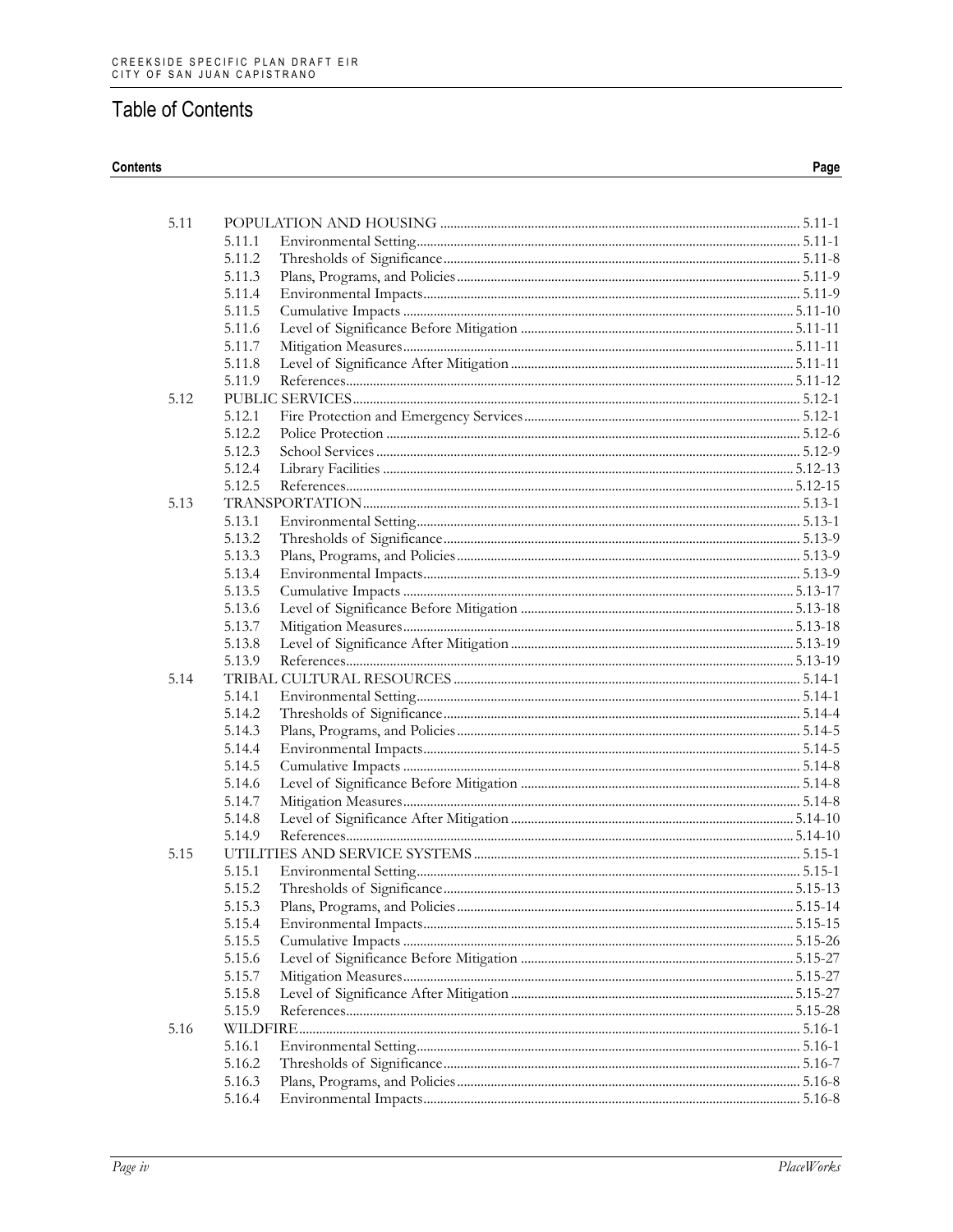|    |     | 5.16.5 |                                                                 |  |
|----|-----|--------|-----------------------------------------------------------------|--|
|    |     | 5.16.6 |                                                                 |  |
|    |     | 5.16.7 |                                                                 |  |
|    |     | 5.16.8 |                                                                 |  |
|    |     | 5.16.9 |                                                                 |  |
| 6. |     |        |                                                                 |  |
|    | 6.1 |        |                                                                 |  |
|    | 6.2 |        |                                                                 |  |
|    | 6.3 |        |                                                                 |  |
| 7. |     |        |                                                                 |  |
|    | 7.1 |        |                                                                 |  |
|    |     | 7.1.1  |                                                                 |  |
|    |     | 7.1.2  |                                                                 |  |
|    | 7.2 |        | ALTERNATIVES CONSIDERED AND REJECTED DURING THE SCOPING/PROJECT |  |
|    |     |        |                                                                 |  |
|    |     | 7.2.1  |                                                                 |  |
|    | 7.3 |        |                                                                 |  |
|    |     | 7.3.1  |                                                                 |  |
|    | 7.4 |        |                                                                 |  |
|    |     | 7.4.1  |                                                                 |  |
|    |     | 7.4.2  |                                                                 |  |
|    |     | 7.4.3  |                                                                 |  |
|    |     | 7.4.4  |                                                                 |  |
|    |     | 7.4.5  |                                                                 |  |
|    |     | 7.4.6  |                                                                 |  |
|    |     | 7.4.7  |                                                                 |  |
|    |     | 7.4.8  |                                                                 |  |
|    |     | 7.4.9  |                                                                 |  |
|    |     | 7.4.10 |                                                                 |  |
|    |     | 7.4.11 |                                                                 |  |
|    |     | 7.4.12 |                                                                 |  |
|    |     | 7.4.13 |                                                                 |  |
|    |     | 7.4.14 |                                                                 |  |
|    |     | 7.4.15 |                                                                 |  |
|    |     | 7.4.16 |                                                                 |  |
|    |     | 7.4.17 |                                                                 |  |
|    | 7.5 |        |                                                                 |  |
|    |     | 7.5.1  |                                                                 |  |
|    |     | 7.5.2  |                                                                 |  |
|    |     | 7.5.3  |                                                                 |  |
|    |     | 7.5.4  |                                                                 |  |
|    |     | 7.5.5  |                                                                 |  |
|    |     | 7.5.6  |                                                                 |  |
|    |     | 7.5.7  |                                                                 |  |
|    |     | 7.5.8  |                                                                 |  |
|    |     | 7.5.9  |                                                                 |  |
|    |     | 7.5.10 |                                                                 |  |
|    |     | 7.5.11 |                                                                 |  |
|    |     | 7.5.12 |                                                                 |  |
|    |     | 7.5.13 |                                                                 |  |
|    |     |        |                                                                 |  |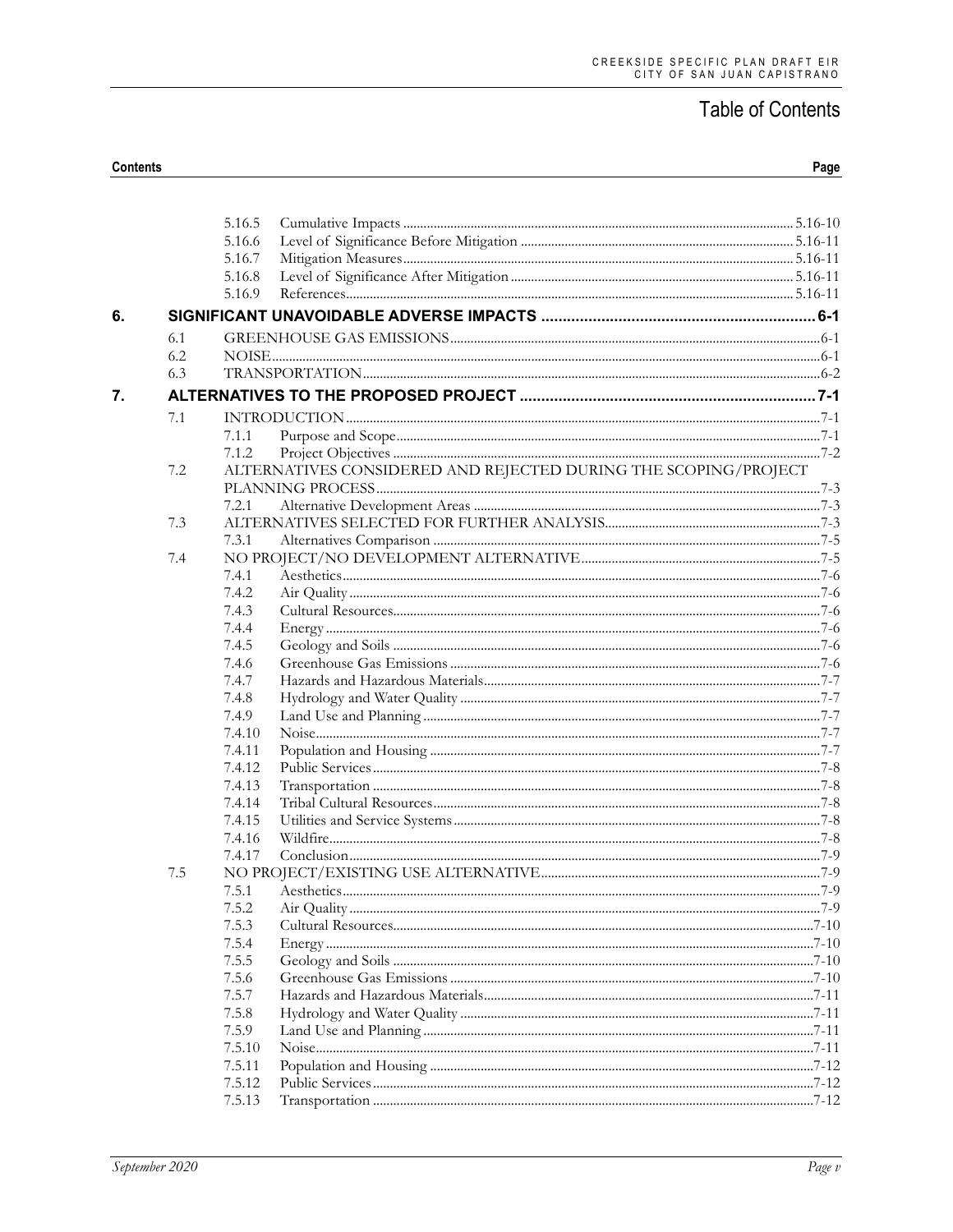#### Contents

|     | 7.5.14 |           |
|-----|--------|-----------|
|     | 7.5.15 |           |
|     | 7.5.16 |           |
|     | 7.5.17 |           |
| 7.6 |        |           |
|     | 7.6.1  |           |
|     | 7.6.2  |           |
|     | 7.6.3  |           |
|     | 7.6.4  |           |
|     | 7.6.5  |           |
|     | 7.6.6  |           |
|     | 7.6.7  |           |
|     | 7.6.8  |           |
|     | 7.6.9  |           |
|     | 7.6.10 |           |
|     | 7.6.11 |           |
|     | 7.6.12 |           |
|     | 7.6.13 |           |
|     | 7.6.14 |           |
|     | 7.6.15 |           |
|     | 7.6.16 |           |
|     | 7.6.17 |           |
| 7.7 |        |           |
|     | 7.7.1  |           |
|     | 7.7.2  |           |
|     | 7.7.3  |           |
|     | 7.7.4  |           |
|     | 7.7.5  |           |
|     | 7.7.6  |           |
|     | 7.7.7  |           |
|     | 7.7.8  |           |
|     | 7.7.9  |           |
|     | 7.7.10 |           |
|     | 7.7.11 |           |
|     | 7.7.12 |           |
|     | 7.7.13 |           |
|     | 7.7.14 |           |
|     | 7.7.15 |           |
|     |        |           |
|     | 7.7.16 | $.7 - 24$ |
|     |        |           |
| 7.8 | 7.8.1  |           |
|     | 7.8.2  |           |
|     |        |           |
|     | 7.8.3  |           |
|     | 7.8.4  |           |
|     | 7.8.5  |           |
|     | 7.8.6  |           |
|     | 7.8.7  |           |
|     | 7.8.8  |           |
|     | 7.8.9  |           |
|     | 7.8.10 |           |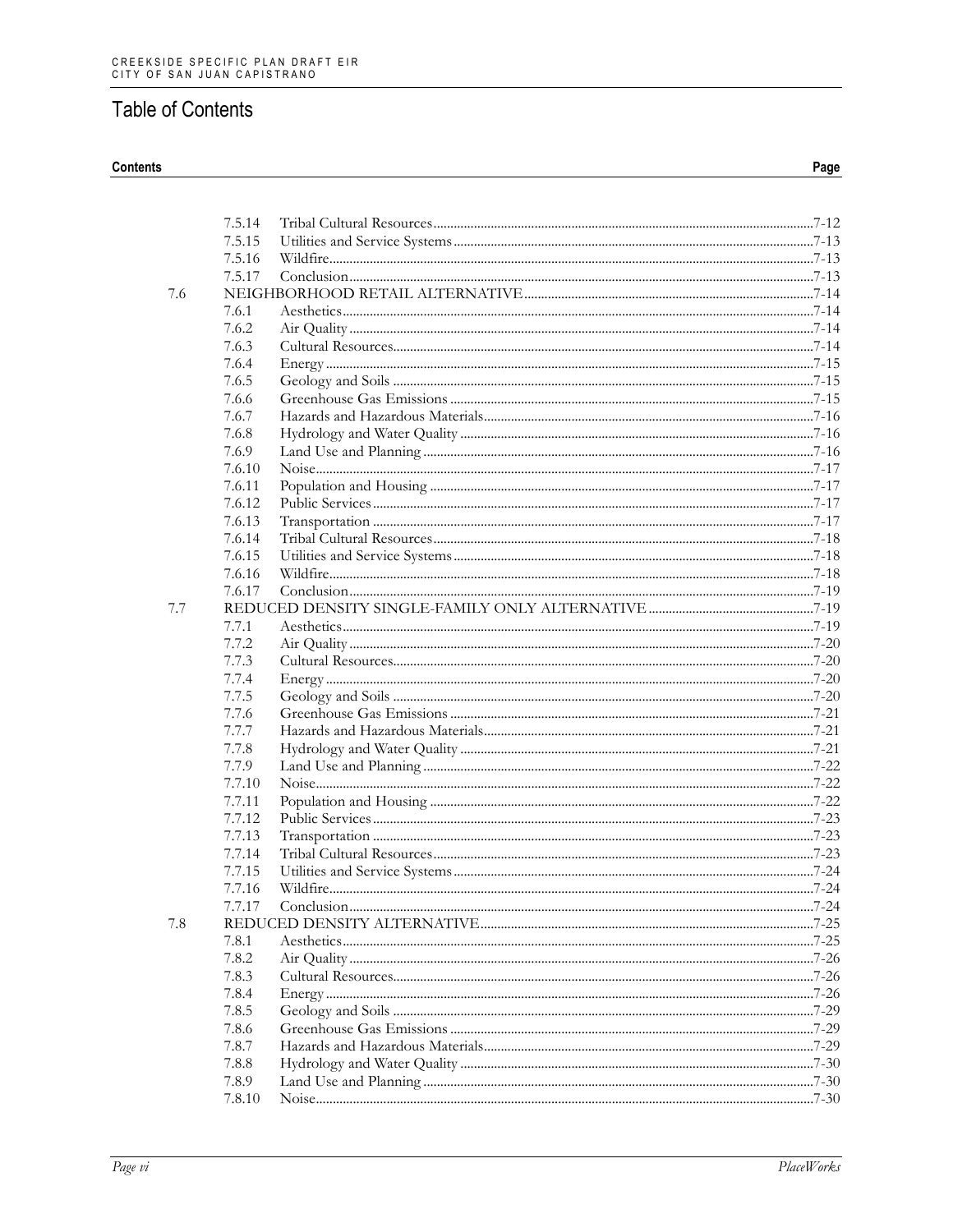|     |      | 7.8.11 |                                                                  |          |
|-----|------|--------|------------------------------------------------------------------|----------|
|     |      | 7.8.12 |                                                                  |          |
|     |      | 7.8.13 |                                                                  |          |
|     |      | 7.8.14 |                                                                  |          |
|     |      | 7.8.15 |                                                                  |          |
|     |      | 7.8.16 |                                                                  |          |
|     |      | 7.8.17 |                                                                  |          |
|     | 7.9  |        |                                                                  |          |
|     | 7.10 |        |                                                                  |          |
| 8.  |      |        |                                                                  |          |
|     | 8.1  |        |                                                                  |          |
| 9.  |      |        | SIGNIFICANT IRREVERSIBLE CHANGES DUE TO THE PROPOSED PROJECT 9-1 |          |
| 10. |      |        |                                                                  |          |
| 11. |      |        |                                                                  |          |
|     | 11.1 |        |                                                                  |          |
|     | 11.2 |        |                                                                  |          |
| 12. |      |        |                                                                  |          |
|     |      |        |                                                                  |          |
| 13. |      |        |                                                                  | $13 - 1$ |
|     |      |        |                                                                  |          |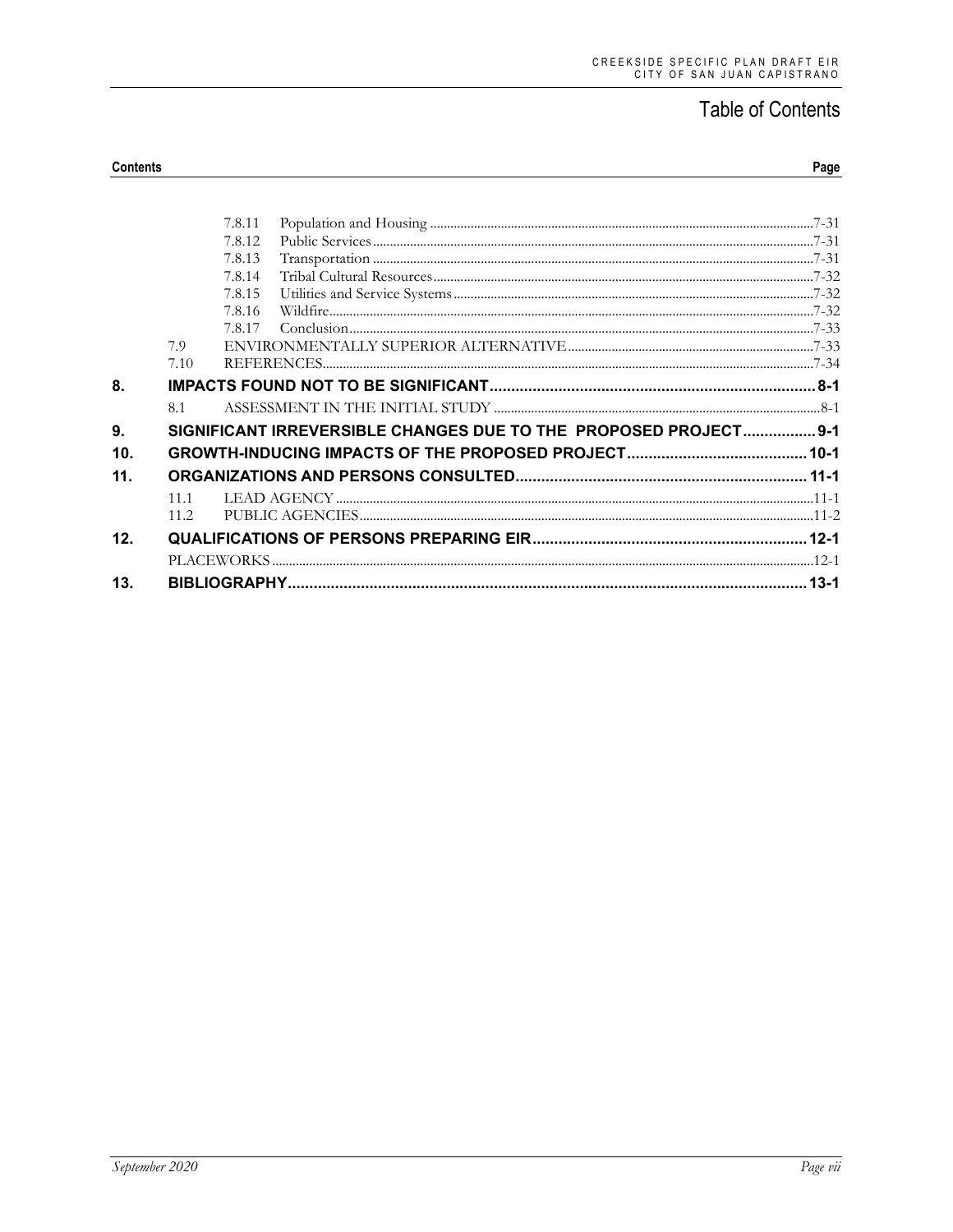#### **Contents Page**

#### **APPENDICES**

| Appendix A  | Notice of Preparation (NOP)                                                                                              |
|-------------|--------------------------------------------------------------------------------------------------------------------------|
| Appendix B  | <b>NOP Responses</b>                                                                                                     |
| Appendix C  | Air Quality/GHG Emissions Data                                                                                           |
| Appendix D  | Cultural and Paleontological Resources Assessment                                                                        |
| Appendix E  | Geotechnical Report                                                                                                      |
| Appendix F  | <b>Environmental Site Assessments</b>                                                                                    |
| Appendix Fa | Closure Activities and Subsurface Investigation Results                                                                  |
| Appendix Fb | Soil and Soil Vapor Investigation Report                                                                                 |
| Appendix Fc | Revised Supplemental Soil Vapor Sampling, Regional Groundwater Evaluation and<br>Corrective Action Recommendation Report |
| Appendix G  | Hydrology Report                                                                                                         |
| Appendix H  | Conceptual Water Quality Management Plan (CWQMP)                                                                         |
| Appendix I  | Traffic Study                                                                                                            |
| Appendix J  | Noise Data                                                                                                               |
| Appendix K  | Public Services Correspondence                                                                                           |
| Appendix L  | VMT Analysis                                                                                                             |
| Appendix M  | Water Analysis                                                                                                           |
| Appendix N  | Sewer Study                                                                                                              |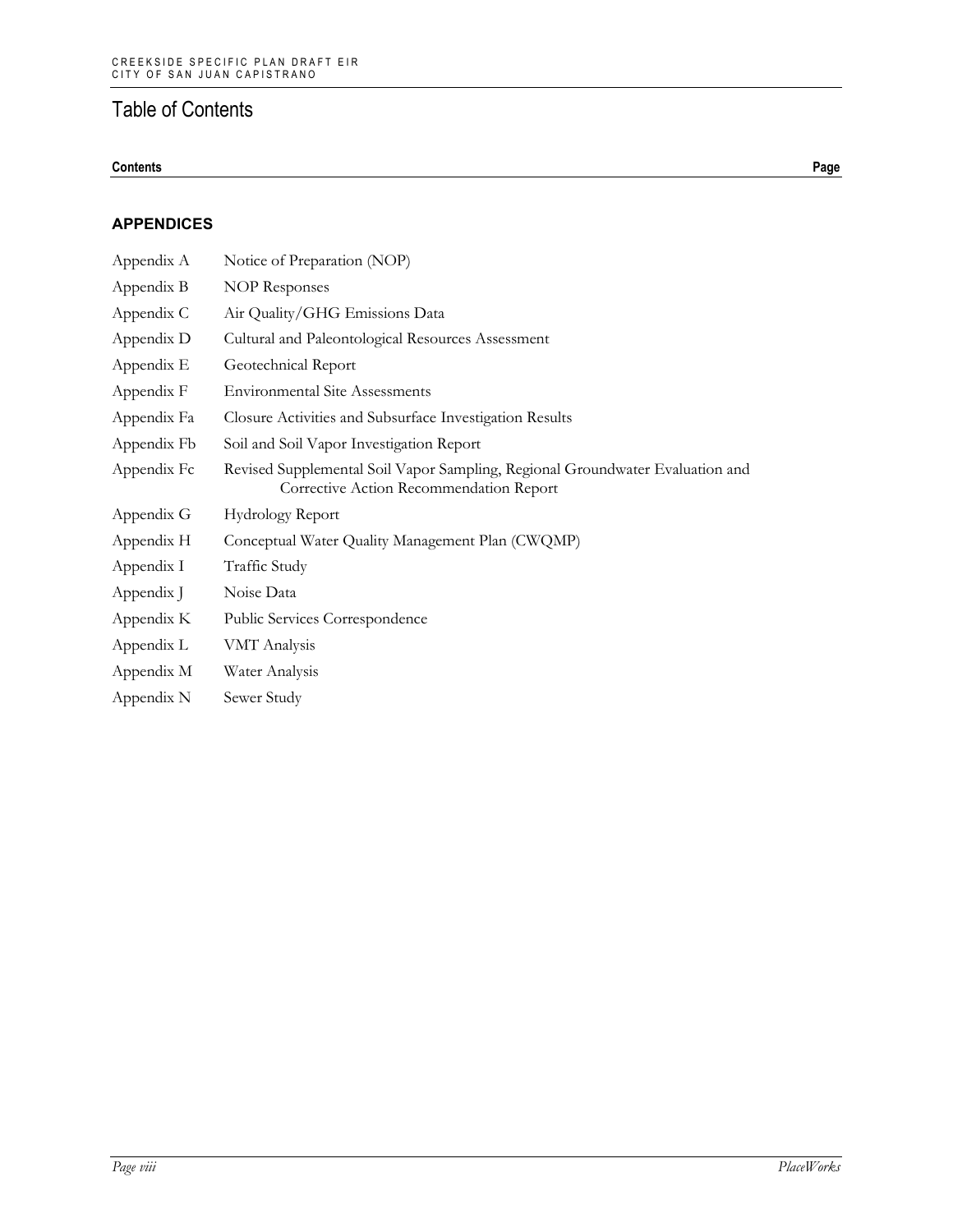| <b>Figure</b> | Page |
|---------------|------|
|               |      |
| Figure 3-1    |      |
| Figure 3-2    |      |
| Figure 3-3    |      |
| Figure 3-4    |      |
| Figure 3-5    |      |
| Figure 3-6    |      |
| Figure 3-7    |      |
| Figure 3-8    |      |
| Figure 3-9    |      |
| Figure 3-10   |      |
| Figure 4-1a   |      |
| Figure 4-1b   |      |
| Figure 4-2    |      |
| Figure 5.8-1  |      |
| Figure 5.8-2  |      |
| Figure 5.8-3  |      |
| Figure 5.8-4  |      |
| Figure 5.13-1 |      |
| Figure 5.13-2 |      |
| Figure 7-1    |      |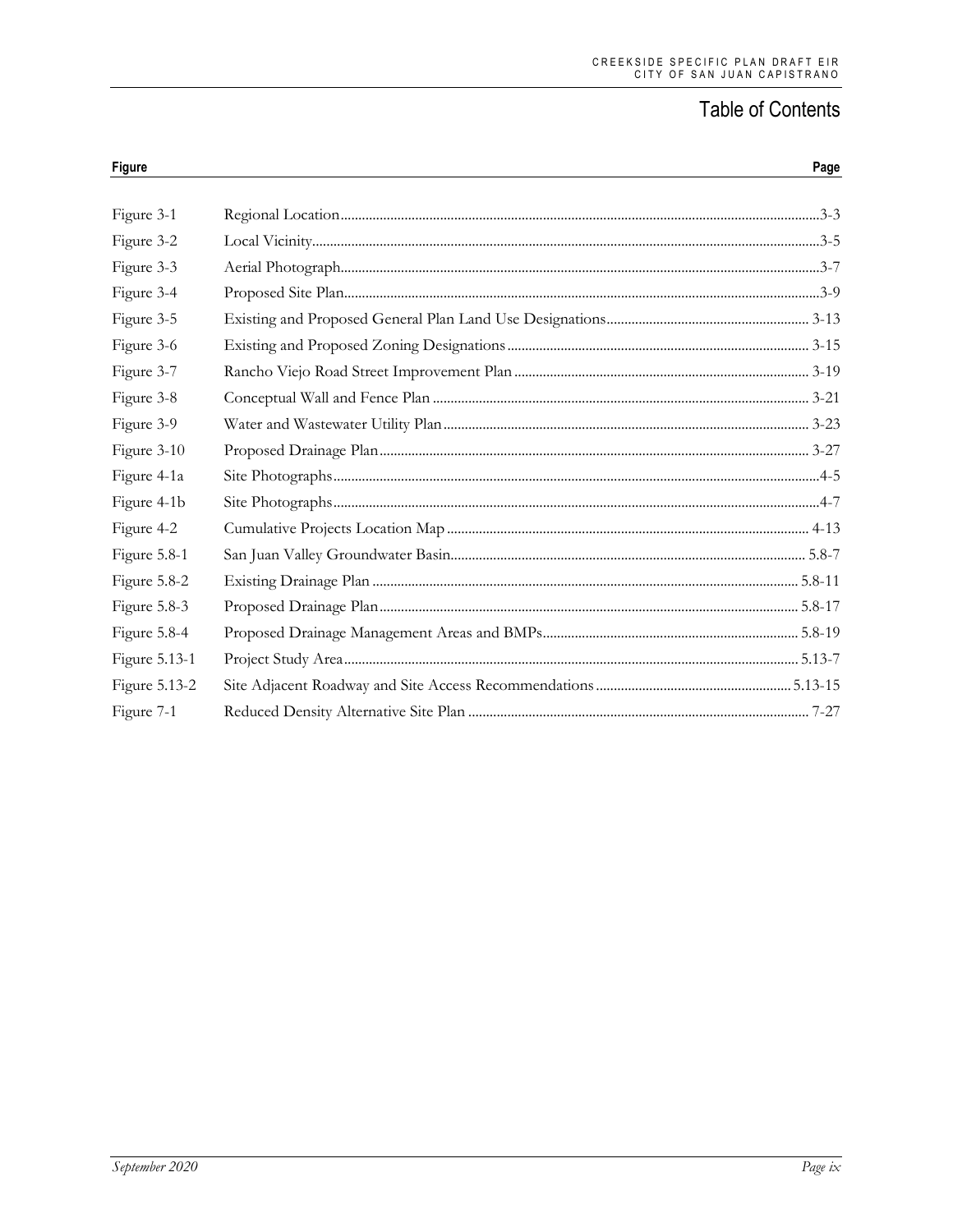### **Table Page** Table 1-1 Summary of Environmental Impacts, Mitigation Measures and Levels of Significance After Mitigation ....................................................................................................1-9 Table 3-1 Single-Family Detached and Multifamily Attached Site Development Standards Summary.................................................................................................................................... 3-11 Table 3-2 Lead and Responsible Agencies............................................................................................................ 3-26 Table 4-1 Cumulative Projects List......................................................................................................................... 4-10 Table 4-2 General Plan Buildout Estimates.......................................................................................................... 4-11 Table 5.1-1 Consistency with General Plan Goals and Policies Related to Aesthetics.................................... 5.1-7 Table 5.2-1 Criteria Air Pollutant Health Effects Summary................................................................................. 5.2-4 Table 5.2-2 Ambient Air Quality Standards for Criteria Air Pollutants............................................................. 5.2-6 Table 5.2-3 Attainment Status of Criteria Air Pollutants in the South Coast Air Basin................................ 5.2-13 Table 5.2-4 Ambient Air Quality Monitoring Summary ..................................................................................... 5.2-15 Table 5.2-5 South Coast AQMD Regional Significance Thresholds................................................................ 5.2-25 Table 5.2-6 South Coast AQMD Localized Significance Thresholds............................................................... 5.2-27 Table 5.2-7 South Coast AQMD Screening-Level Localized Significance Thresholds................................. 5.2-28 Table 5.2-8 South Coast AQMD Toxic Air Contaminants Incremental Risk Thresholds........................... 5.2-29 Table 5.2-9 Maximum Daily Regional Construction Emissions........................................................................ 5.2-32 Table 5.2-10 Maximum Daily Regional Operation Emissions............................................................................. 5.2-34 Table 5.2-11 Construction Emissions Compared to the Screening-Level LSTs: Project Site ........................ 5.2-35 Table 5.2-12 Construction Emissions Compared to the Screening-Level LSTs: Roadway Realignment........................................................................................................................... 5.2-36 Table 5.2-13 Maximum Daily Regional Construction Emissions with Mitigation ........................................... 5.2-40 Table 5.4-1 Construction-Related Fuel Usage ........................................................................................................ 5.4-7 Table 5.4-2 Electricity Consumption........................................................................................................................ 5.4-8 Table 5.4-3 Natural Gas Consumption.................................................................................................................... 5.4-9 Table 5.4-4 Project Annual Operation-Related Fuel Usage ................................................................................. 5.4-9 Table 5.6-1 GHG Emissions and Their Relative Global Warming Potential Compared to CO2 ................. 5.6-2 Table 5.6-2 Summary of GHG Emissions Risks to California............................................................................ 5.6-5 Table 5.6-3 2017 Climate Change Scoping Plan Emissions Reductions Gap................................................. 5.6-10 Table 5.6-4 2017 Climate Change Scoping Plan Emissions Change by Sector............................................... 5.6-10 Table 5.6-5 Project GHG Emissions Inventory................................................................................................... 5.6-22 Table 5.7-1 Estimated Health Risk and Hazard Index for Unrestricted and Commercial Scenarios................................................................................................................................. 5.7-12 Table 5.8-1 Net Increase in Impervious Area....................................................................................................... 5.8-13 Table 5.8-2 DMA Summary..................................................................................................................................... 5.8-14

Table 5.8-3 Existing and Proposed 25 and 100-Year Peak Flows..................................................................... 5.8-15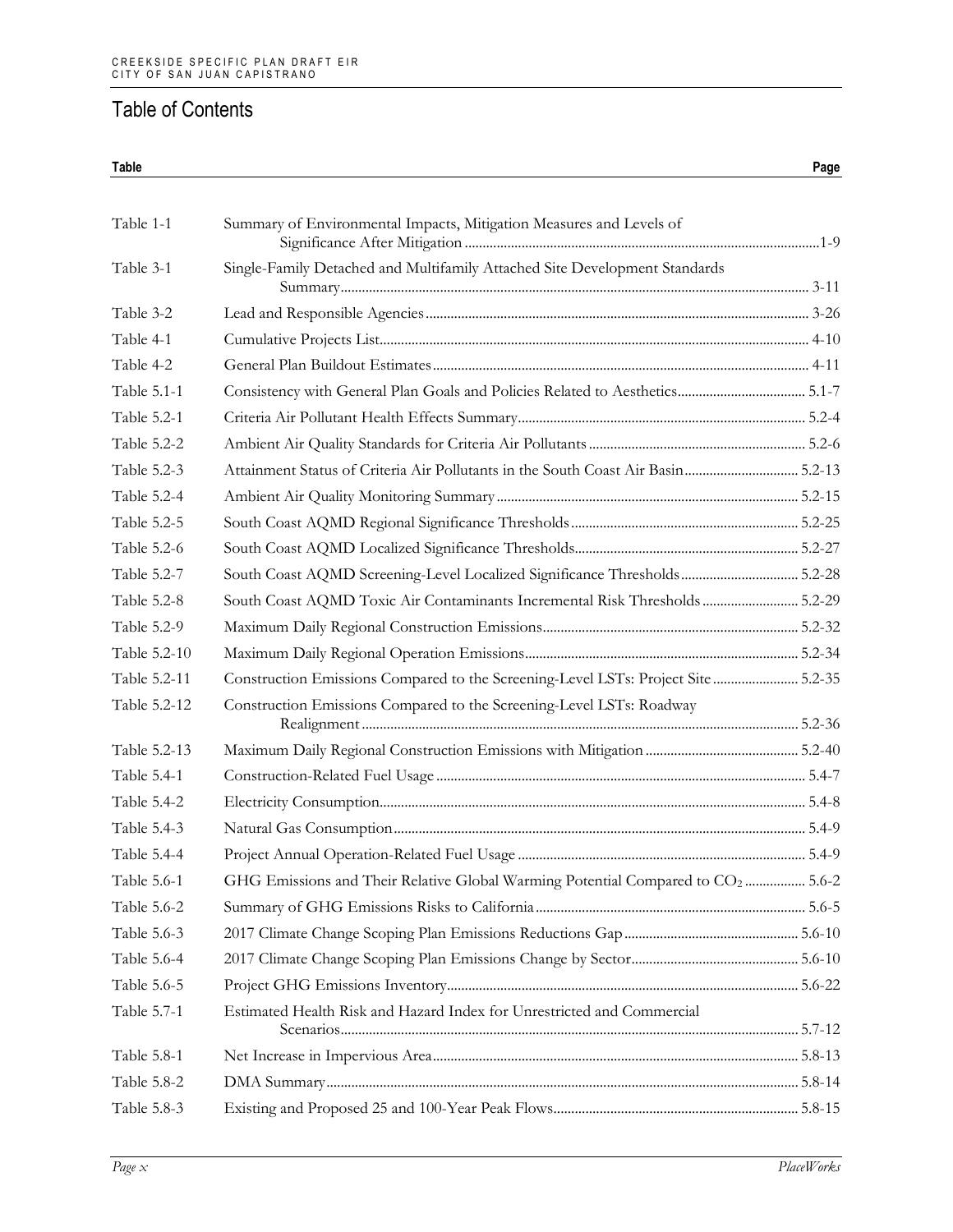| Table 5.9-1  |                                                                                           |  |
|--------------|-------------------------------------------------------------------------------------------|--|
| Table 5.10-1 |                                                                                           |  |
| Table 5.10-2 | Noise/Land Use Compatibility Matrix - San Juan Capistrano General Plan                    |  |
| Table 5.10-3 |                                                                                           |  |
| Table 5.10-4 |                                                                                           |  |
| Table 5.10-5 |                                                                                           |  |
| Table 5.10-6 |                                                                                           |  |
| Table 5.11-1 |                                                                                           |  |
| Table 5.11-2 |                                                                                           |  |
| Table 5.11-3 | City of San Juan Capistrano 2014-2021 Regional Housing Needs Assessment  5.11-5           |  |
| Table 5.11-4 |                                                                                           |  |
| Table 5.11-5 |                                                                                           |  |
| Table 5.11-6 |                                                                                           |  |
| Table 5.11-7 | Estimated Population Housing Growth Trend Summary (2018-2045) 5.11-10                     |  |
| Table 5.12-1 |                                                                                           |  |
| Table 5.12-2 |                                                                                           |  |
| Table 5.12-3 |                                                                                           |  |
| Table 5.13-1 |                                                                                           |  |
| Table 5.13-2 |                                                                                           |  |
| Table 5.13-3 |                                                                                           |  |
| Table 5.15-1 | City of San Juan Capistrano Water Supplies Summary by Source (acre-feet per year) 5.15-10 |  |
| Table 5.15-2 |                                                                                           |  |
| Table 5.15-3 |                                                                                           |  |
| Table 5.15-4 |                                                                                           |  |
| Table 5.15-5 |                                                                                           |  |
| Table 7-1    |                                                                                           |  |
| Table 7-2    |                                                                                           |  |
| Table 8-1    |                                                                                           |  |

**Table Page**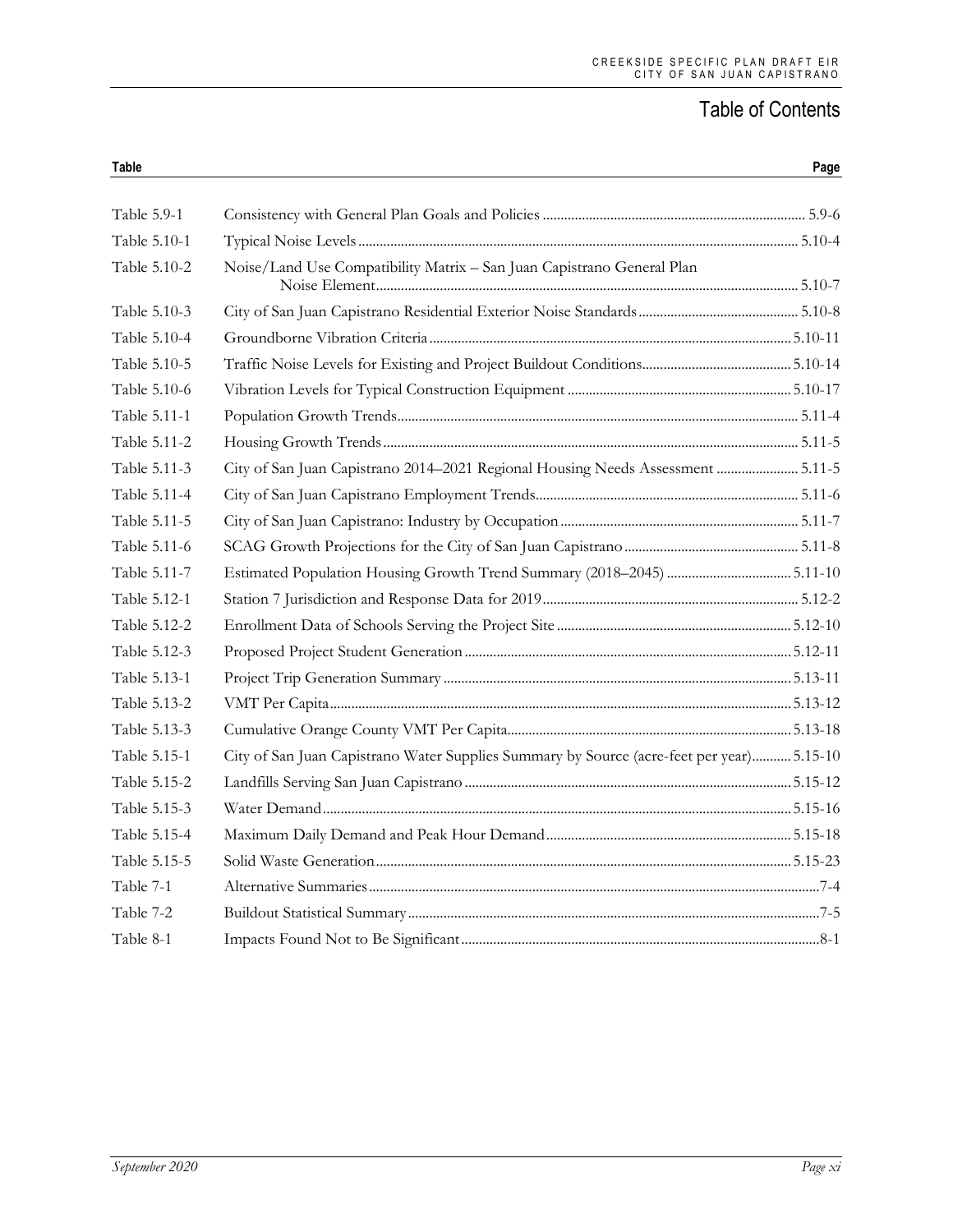#### **ABBREVIATIONS AND ACRONYMS**

| <b>AAQS</b>     | ambient air quality standards                                        |
|-----------------|----------------------------------------------------------------------|
| AB              | Assembly Bill                                                        |
| ACM             | asbestos-containing materials                                        |
| ADT             | average daily traffic                                                |
| amsl            | above mean sea level                                                 |
| <b>AQMP</b>     | air quality management plan                                          |
| <b>AST</b>      | aboveground storage tank                                             |
| BAU             | business as usual                                                    |
| bgs             | below ground surface                                                 |
| BMP             | best management practices                                            |
| CAA             | Clean Air Act                                                        |
| <b>CAFE</b>     | corporate average fuel economy                                       |
| CalARP          | California Accidental Release Prevention Program                     |
| CalEMA          | California Emergency Management Agency                               |
| CalEPA          | California Environmental Protection Agency                           |
| <b>CAL FIRE</b> | California Department of Forestry and Fire Protection                |
| CALGreen        | California Green Building Standards Code                             |
| Cal/OSHA        | California Occupational Safety and Health Administration             |
| CalRecycle      | California Department of Resources, Recycling, and Recovery          |
| Caltrans        | California Department of Transportation                              |
| CARB            | California Air Resources Board                                       |
| CBC             | California Building Code                                             |
| <b>CCAA</b>     | California Clean Air Act                                             |
| <b>CCR</b>      | California Code of Regulations                                       |
| CDE             | California Department of Education                                   |
| <b>CDFW</b>     | California Department of Fish and Wildlife                           |
| CEQA            | California Environmental Quality Act                                 |
| <b>CERCLA</b>   | Comprehensive Environmental Response, Compensation and Liability Act |
| cfs             | cubic feet per second                                                |
| <b>CGS</b>      | California Geologic Survey                                           |
| $\text{CMP}$    | congestion management program                                        |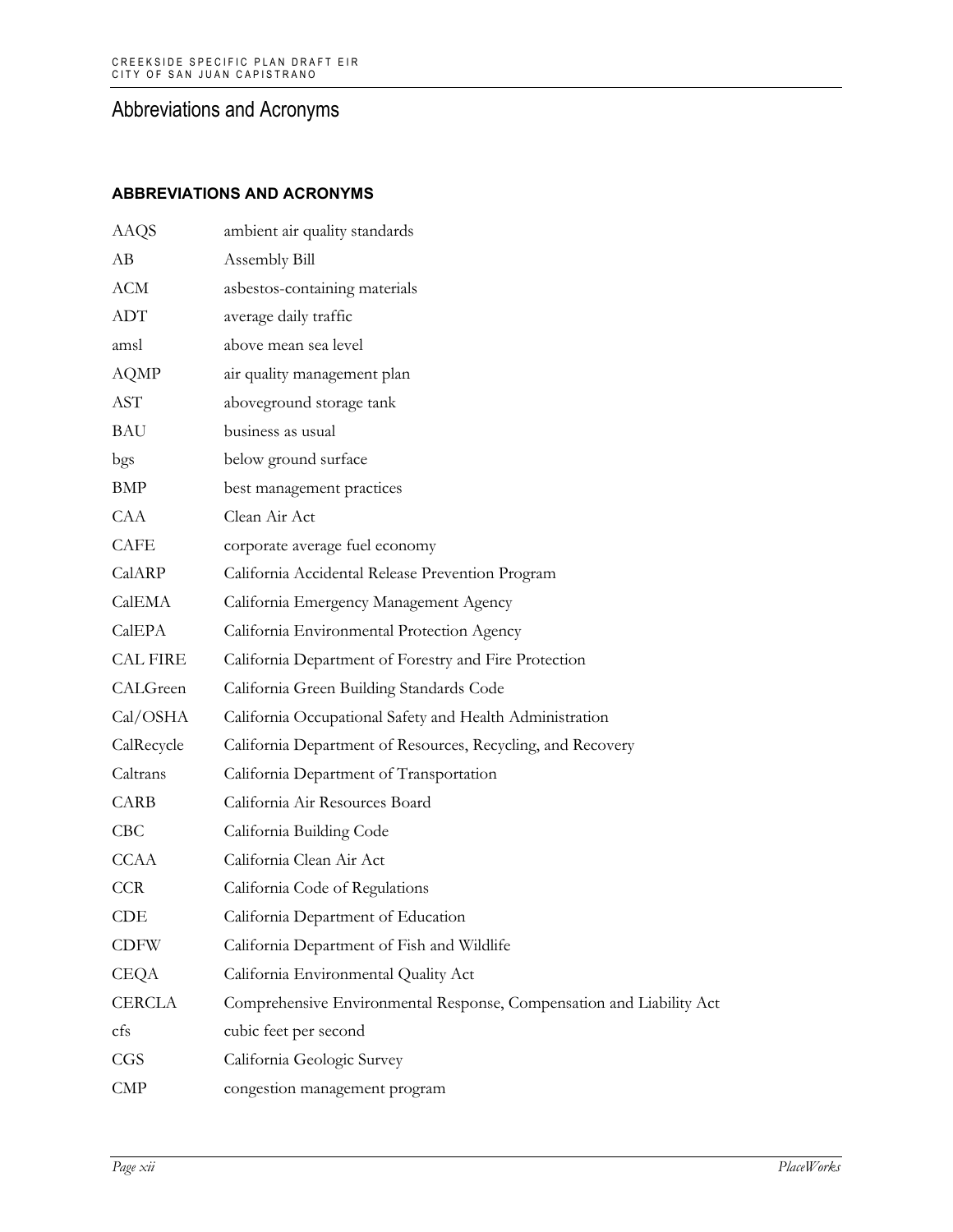| <b>CNDDB</b>      | California Natural Diversity Database              |
|-------------------|----------------------------------------------------|
| <b>CNEL</b>       | community noise equivalent level                   |
| CO                | carbon monoxide                                    |
| CO <sub>2</sub> e | carbon dioxide equivalent                          |
| Corps             | US Army Corps of Engineers                         |
| CSO               | combined sewer overflows                           |
| <b>CUPA</b>       | Certified Unified Program Agency                   |
| <b>CWA</b>        | Clean Water Act                                    |
| dB                | decibel                                            |
| dBA               | A-weighted decibel                                 |
| <b>DPM</b>        | diesel particulate matter                          |
| <b>DTSC</b>       | Department of Toxic Substances Control             |
| EIR               | environmental impact report                        |
| EPA               | United States Environmental Protection Agency      |
| <b>EPCRA</b>      | Emergency Planning and Community Right-to-Know Act |
| <b>FEMA</b>       | Federal Emergency Management Agency                |
| <b>FHWA</b>       | Federal Highway Administration                     |
| <b>FTA</b>        | Federal Transit Administration                     |
| <b>GHG</b>        | greenhouse gases                                   |
| <b>GWP</b>        | global warming potential                           |
| <b>HCM</b>        | Highway Capacity Manual                            |
| <b>HMP</b>        | Hazard Mitigation Plan                             |
| <b>HQTA</b>       | high quality transit area                          |
| <b>HSC</b>        | Health and Safety Code                             |
| <b>HVAC</b>       | heating, ventilating, and air conditioning system  |
| <b>IPCC</b>       | Intergovernmental Panel on Climate Change          |
| $L_{dn}$          | day-night noise level                              |
| $L_{eq}$          | equivalent continuous noise level                  |
| LBP               | lead-based paint                                   |
| <b>LCFS</b>       | low-carbon fuel standard                           |
| LOS               | level of service                                   |
| <b>LST</b>        | localized significance thresholds                  |
| <b>LUC</b>        | Land Use Covenant                                  |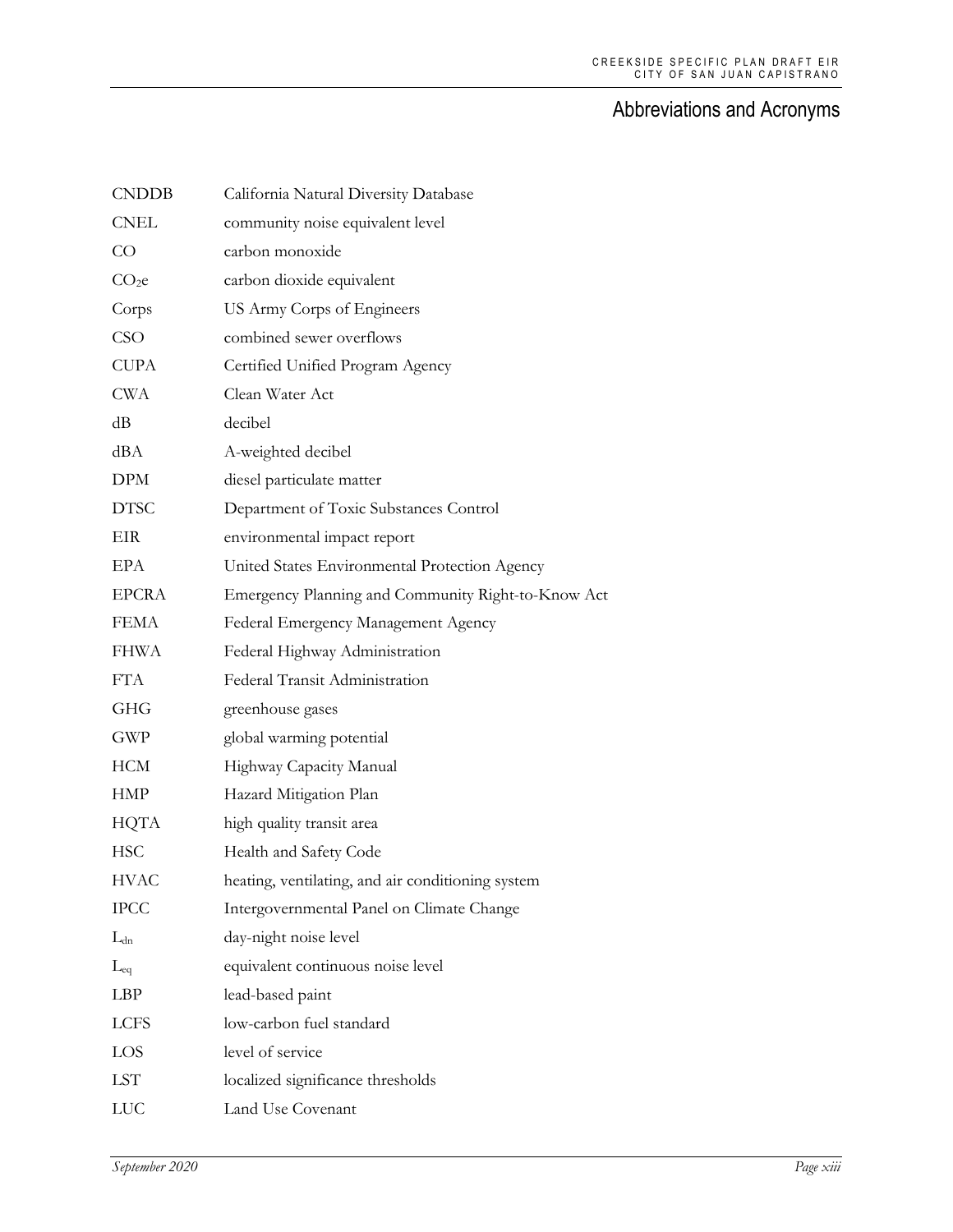| $M_{W}$         | moment magnitude                                   |
|-----------------|----------------------------------------------------|
| <b>MCL</b>      | maximum contaminant level                          |
| MEP             | maximum extent practicable                         |
| mgd             | million gallons per day                            |
| <b>MMT</b>      | million metric tons                                |
| <b>MPO</b>      | metropolitan planning organization                 |
| МT              | metric ton                                         |
| <b>MWD</b>      | Metropolitan Water District of Southern California |
| <b>NAHC</b>     | Native American Heritage Commission                |
| NO <sub>X</sub> | nitrogen oxides                                    |
| <b>NPDES</b>    | National Pollution Discharge Elimination System    |
| $O_3$           | ozone                                              |
| <b>OCFA</b>     | Orange County Fire Authority                       |
| <b>OES</b>      | California Office of Emergency Services            |
| <b>PBR</b>      | Permit by Rule                                     |
| PCB             | Polychlorinated biphenyls                          |
| PCE             | Tetrachloroethylene                                |
| PM              | particulate matter                                 |
| <b>POTW</b>     | publicly owned treatment works                     |
| ppm             | parts per million                                  |
| <b>PPV</b>      | peak particle velocity                             |
| <b>RBTC</b>     | risk based target concentration                    |
| <b>RCRA</b>     | Resource Conservation and Recovery Act             |
| REC             | recognized environmental condition                 |
| RMP             | risk management plan                               |
| RMS             | root mean square                                   |
| <b>RPS</b>      | renewable portfolio standard                       |
| <b>RWQCB</b>    | Regional Water Quality Control Board               |
| SВ              | Senate Bill                                        |
| <b>SCAG</b>     | Southern California Association of Governments     |
| SCAQMD          | South Coast Air Quality Management District        |
| SIP             | state implementation plan                          |
| <b>SLM</b>      | sound level meter                                  |
|                 |                                                    |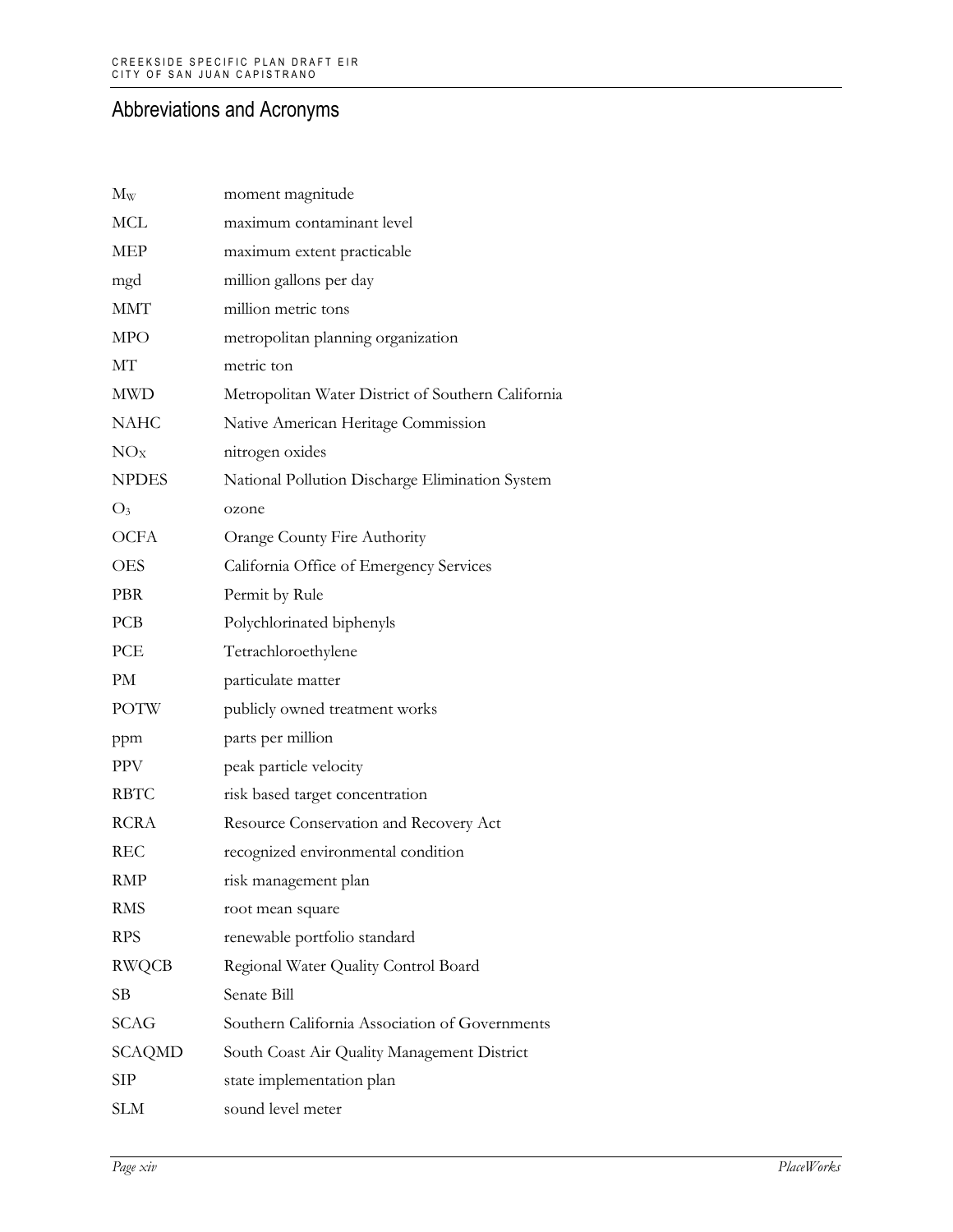| SoCAB         | South Coast Air Basin                               |
|---------------|-----------------------------------------------------|
| $SO_{X}$      | sulfur oxides                                       |
| SQMP          | stormwater quality management plan                  |
| <b>SRA</b>    | source receptor area [or state responsibility area] |
| <b>SUSMP</b>  | standard urban stormwater mitigation plan           |
| <b>SWP</b>    | <b>State Water Project</b>                          |
| <b>SWPPP</b>  | Storm Water Pollution Prevention Plan               |
| <b>SWRCB</b>  | State Water Resources Control Board                 |
| <b>TAC</b>    | toxic air contaminants                              |
| <b>TNM</b>    | transportation noise model                          |
| <b>TPH</b>    | total petroleum hydrocarbons                        |
| tpd           | tons per day                                        |
| <b>TRI</b>    | toxic release inventory                             |
| <b>TTCP</b>   | traditional tribal cultural places                  |
| <b>USFWS</b>  | United States Fish and Wildlife Service             |
| <b>USGS</b>   | United States Geological Survey                     |
| <b>UST</b>    | underground storage tank                            |
| <b>UWMP</b>   | urban water management plan                         |
| V/C           | volume-to-capacity ratio                            |
| VdB           | velocity decibels                                   |
| <b>VHFHSZ</b> | very high fire hazard severity zone                 |
| <b>VMT</b>    | vehicle miles traveled                              |
| <b>VOC</b>    | volatile organic compound                           |
| <b>WQMP</b>   | water quality management plan                       |
| <b>WSA</b>    | water supply assessment                             |